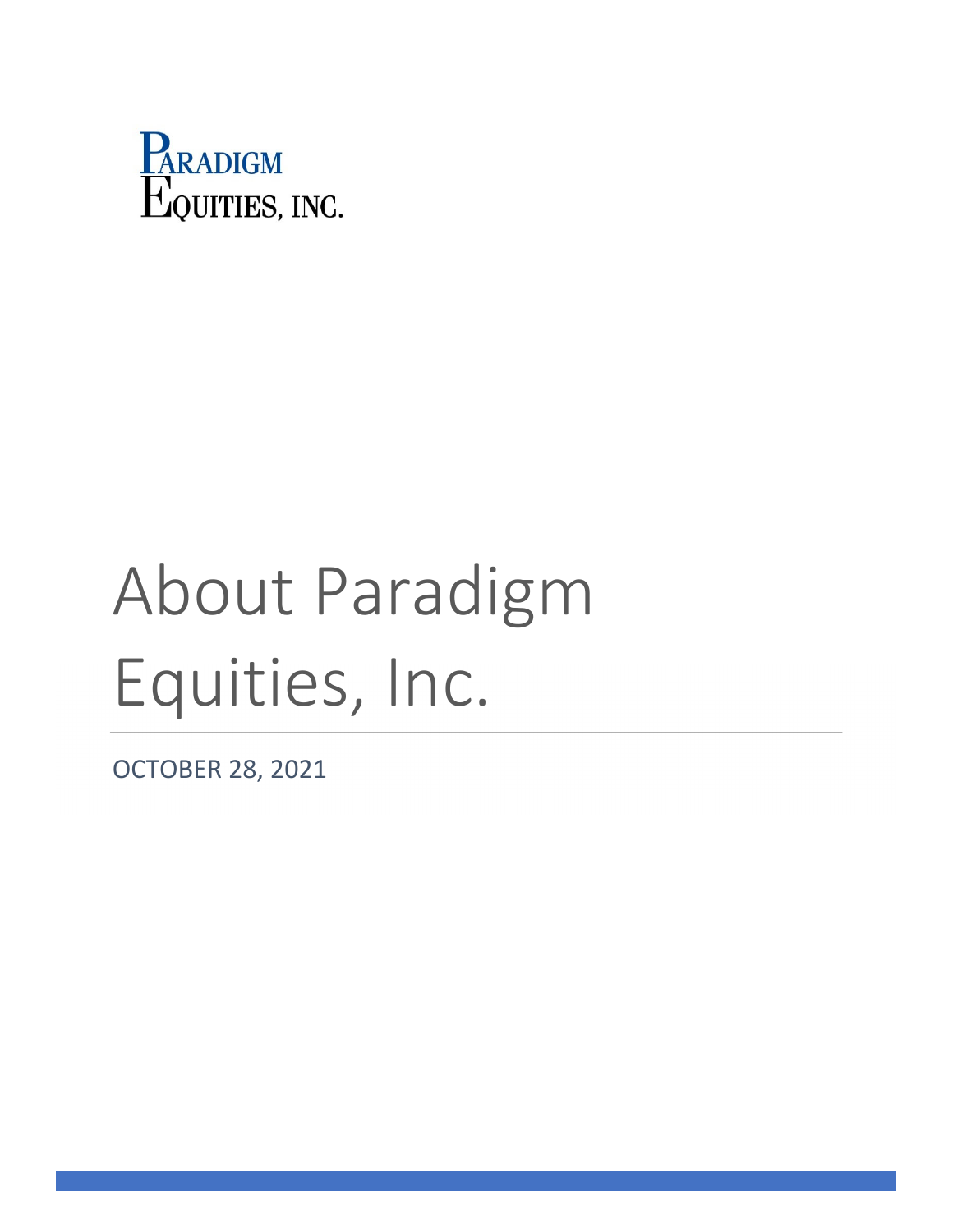## **ABOUT US**

Paradigm Equities, Inc. is an SEC Registered Broker‐Dealer and a member of FINRA and SIPC. Paradigm Equities, Inc. is a wholly‐owned subsidiary of MEA Financial Services. MEA Financial Services is an insurance agency which offers property and casualty insurance, long‐term care insurance, life insurance and fixed annuity products. MEA Financial Services is a wholly‐owned subsidiary of the Michigan Education Association. Paradigm Equities, Inc. also has an affiliate, Fairway Investment Group, LLC which is a Registered Investment Advisor with the State of Michigan.

This disclosure contains information about the business practices, compensation and conflicts of interest related to the brokerage business of Paradigm Equities, Inc. (referred to as "we," "us," "our," or "Paradigm."). Additional information about Paradigm Equities, Inc. and its financial professionals is available on FINRA's website at http://brokercheck.finra.org. Information related to our affiliate Fairway Investment Group, LLCs advisory practices can be found in their Form ADV at https://www.meafs.com/FairwayInvestments.aspx. Information related to our parent, MEA Financial Services may be found at their web site at www.meafs.com.

## **ABOUT OUR SERVICES**

Paradigm Equities, Inc. is a limited offerings introducing broker‐dealer that offers for purchase or sale mutual funds, municipal fund securities and variable annuities. We do not hold custody of your funds. These accounts are held directly with the product sponsor company. For example, if you purchase an annuity account with Prudential, Prudential holds and releases your funds, delivers your statements and prospectus' and offers you access to your accounts via phone and through their online platforms. We assist you with recommendations on your accounts and facilitate this access to Prudential's account offerings.

When you open an account with Paradigm Equities, Inc. we are providing brokerage services to you. Your representative is providing you services as a Registered Representative for our company, not as an Advisor. If you need advisory services, those can be offered to you through our affiliate Fairway Investment Group, LLC. Some of our Registered Representatives are able to provide both types of services to you, but when opening an account through Paradigm they will be providing services as a Registered Representative, not as an Advisor.

There are important differences between brokerage and advisory services including the pricing structures for these services and the provision of ongoing monitoring of accounts.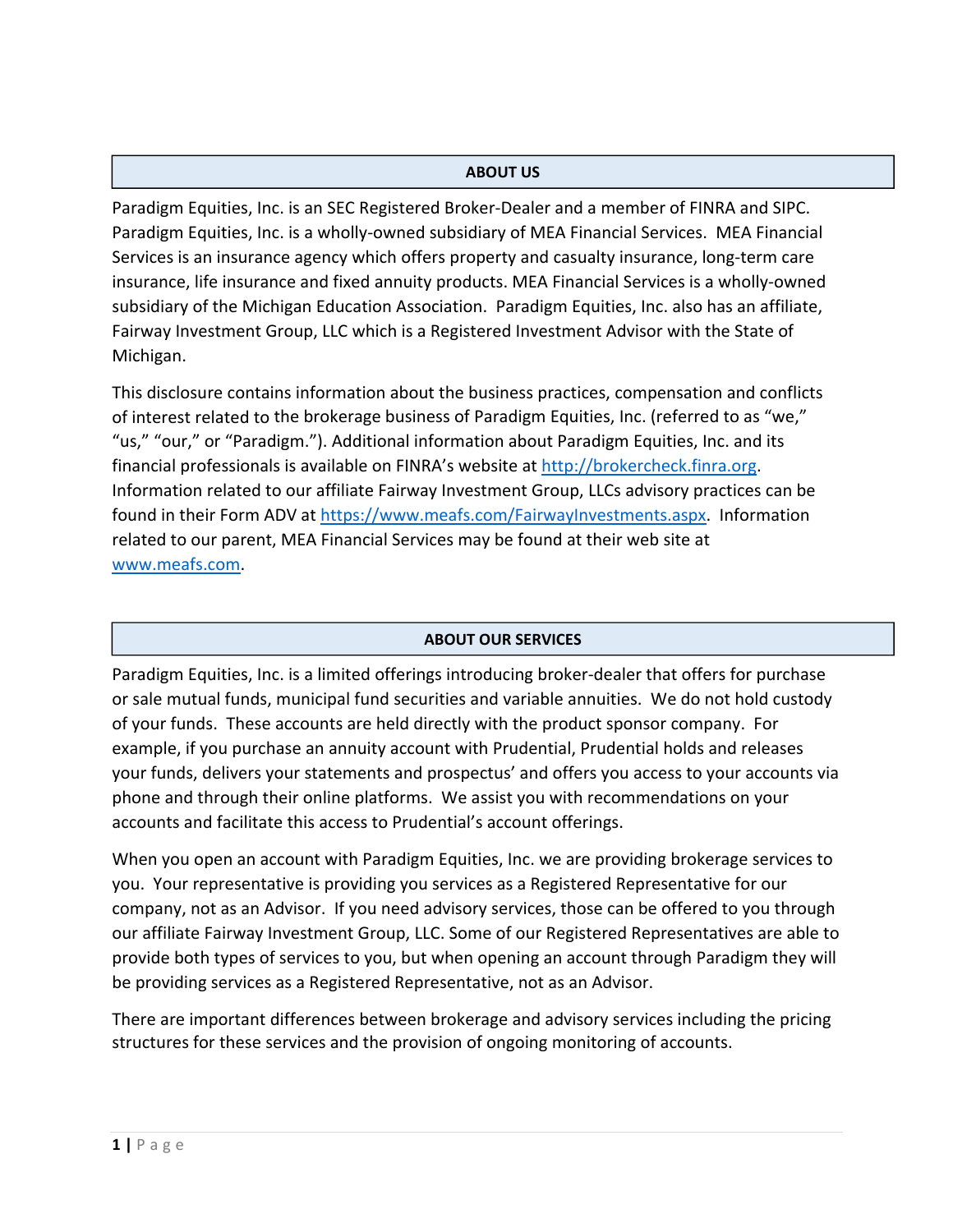Brokerage relationships generate transaction-based compensation. In brokerage relationships, investors may pay transaction‐based fees for the products and services they receive, such as buying mutual funds and sometimes when selling mutual funds, municipal fund securities, annuity contracts and other investment products. These include commissions, transaction fees, loads and sales charges. Compensation to Paradigm Equities, Inc. includes these commissions, transaction fees, trail commissions, loads and sales charges that are embedded in the purchase price as well as in some cases compensation from third parties.

In a brokerage account, your total costs generally increase or decrease as a result of the frequency of transactions in the account and the type of securities you purchase; however, this is not the case in all of our accounts as Paradigm is paid as a percentage of the assets under management with Prudential. This presents a conflict in that the more you trade or invest, the more revenue we can generate from your account. When handling your brokerage account, we are obligated to ensure that our recommendations are in your best interest.

No Ongoing Monitoring in Brokerage Accounts: In brokerage accounts, our financial professionals do not provide ongoing monitoring of your account after the recommendation. Our representatives may voluntarily review your account for purposes of determining whether or not to make a recommendation to you and in order to make recommendations in your best interest. If you desire to have your account monitored on an ongoing basis, ask your financial professional about establishing an advisory account relationship.

## Limitations on Investment Recommendations

Although many of our Registered Representatives are licensed to offer both brokerage and investment advisory services, some offer brokerage services only. When you are discussing services with a financial professional, you should ask what capacity the financial professional is acting or will be acting – as a broker-dealer registered representative and/or an investment advisor representative – when providing services to you. You should also ask if there are limitations on the products or services a financial professional may offer by virtue of any of the following:

*Limited Product Shelf:* There are literally tens of thousands of investment products on the market for recommendation and Paradigm Equities, Inc. does not offer all of them for sale to clients. Moreover, the scope of products and services we offer as an introducing broker‐dealer may be limited relative to what is available through other financial service firms. We and our Registered Representatives offer and recommend investment products only from investment sponsors with whom we have entered into selling agreements. Other firms may offer products and services not available through Paradigm, which presents a conflict since you are not able to purchase those products or services through Paradigm. We disclose this conflict to you and mitigate it by maintaining a robust offering of products and services.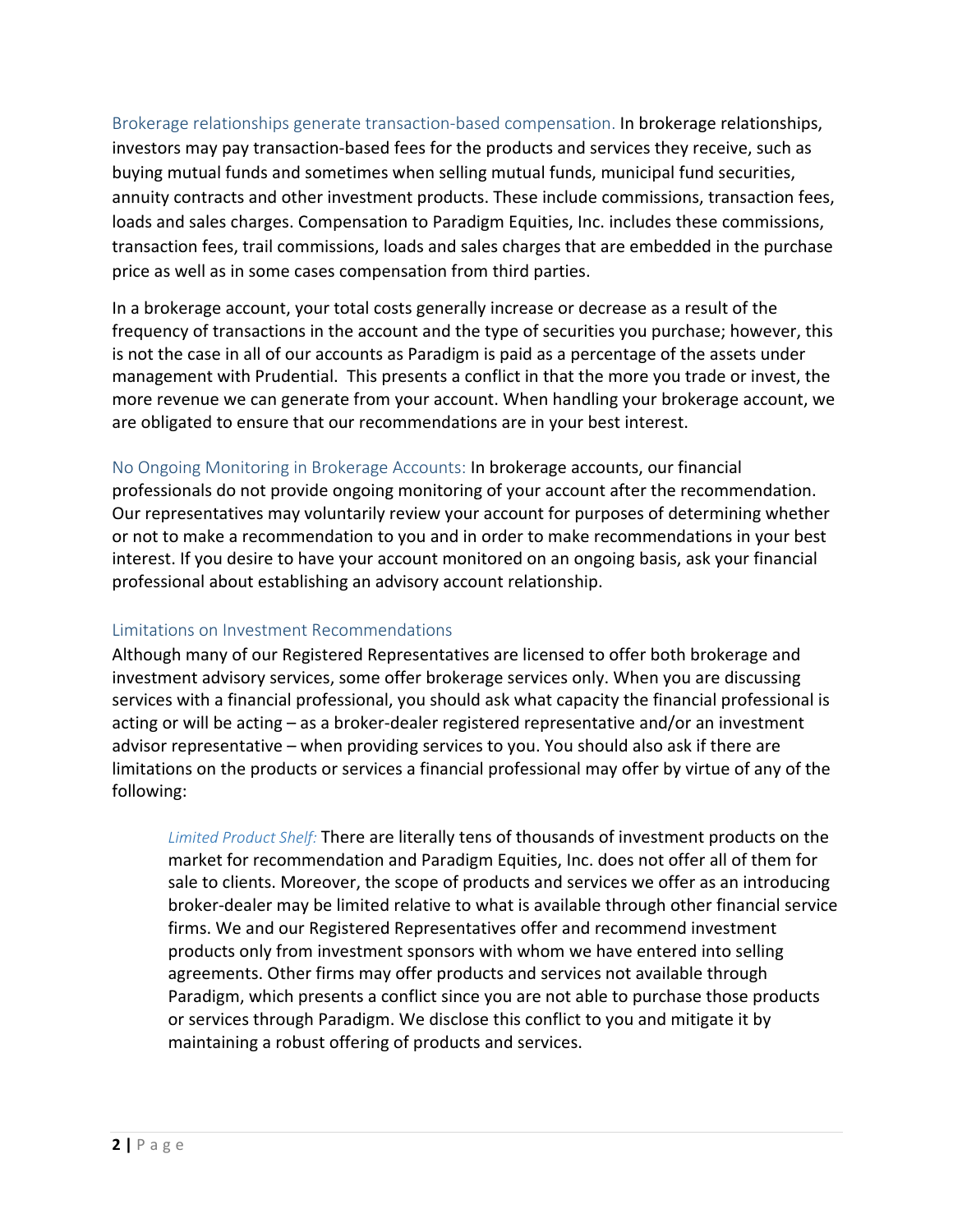*Restrictions Based on Licensing:* A financial professional's ability to offer individual products and services depends on his/her licensing. A financial professional who holds a Series 6 license is limited to providing mutual funds, 529 plans, Unit Investment Trusts ("UITs") and variable annuity contracts. A financial professional holding a Series 7 license is licensed to be able to offer all of the investment products a Series 6 representative can offer as well as individual stocks, bonds, exchange traded funds ("ETFs"), and other investments. However, they can both only offer mutual funds, 529 plans and variable annuity contracts through Paradigm. A financial professional may also hold either the Series 65 or 66 licenses, which enables them to offer advisory services if they are approved by our company to do so. Not all representatives are able to offer this service even if they have the license due to our training requirements.

You should ask your financial professional about the investment products or services he/she is licensed or qualified to sell, and his/her ability to service investments that you transfer to Paradigm from another firm. You should also review the licenses held by your financial professional by visiting the FINRA BrokerCheck system at http://brokercheck.finra.org. Licensing presents a conflict in that individuals have an incentive to offer you products or services that correspond to their licensing. We disclose this conflict to you and mitigate it by reviewing recommendations made to you by our financial professionals to ensure these recommendations are in your best interest.

*Minimum Investment Amounts:* Some products may impose minimum investment amounts, which precludes purchases under that amount. Purchase minimums can vary by issuer, but they are common in mutual funds. Please see the particular fund prospectus or offering statement for specific information about minimum investment amounts.

# **ABOUT OUR PRODUCTS, FEES, EXPENSES AND COMPENSATION**

Our goal is to make sure our clients are informed about the costs of the various investment products that we offer, which is why we provide this overview of our fees and how we generate revenue.

The fees you will pay will vary depending on the products you and your representative determine are in your best interest. A summary of the types of fees that may be charged is included in the Customer Relationship Summary your representative has provided. A complete schedule of fees and charges is available on our website and upon request. Your representative will detail out the fees associated with your specific account when completing the appropriate disclosure documents with you. Please consider these costs carefully and speak to your Registered Representative about which option is most appropriate for you.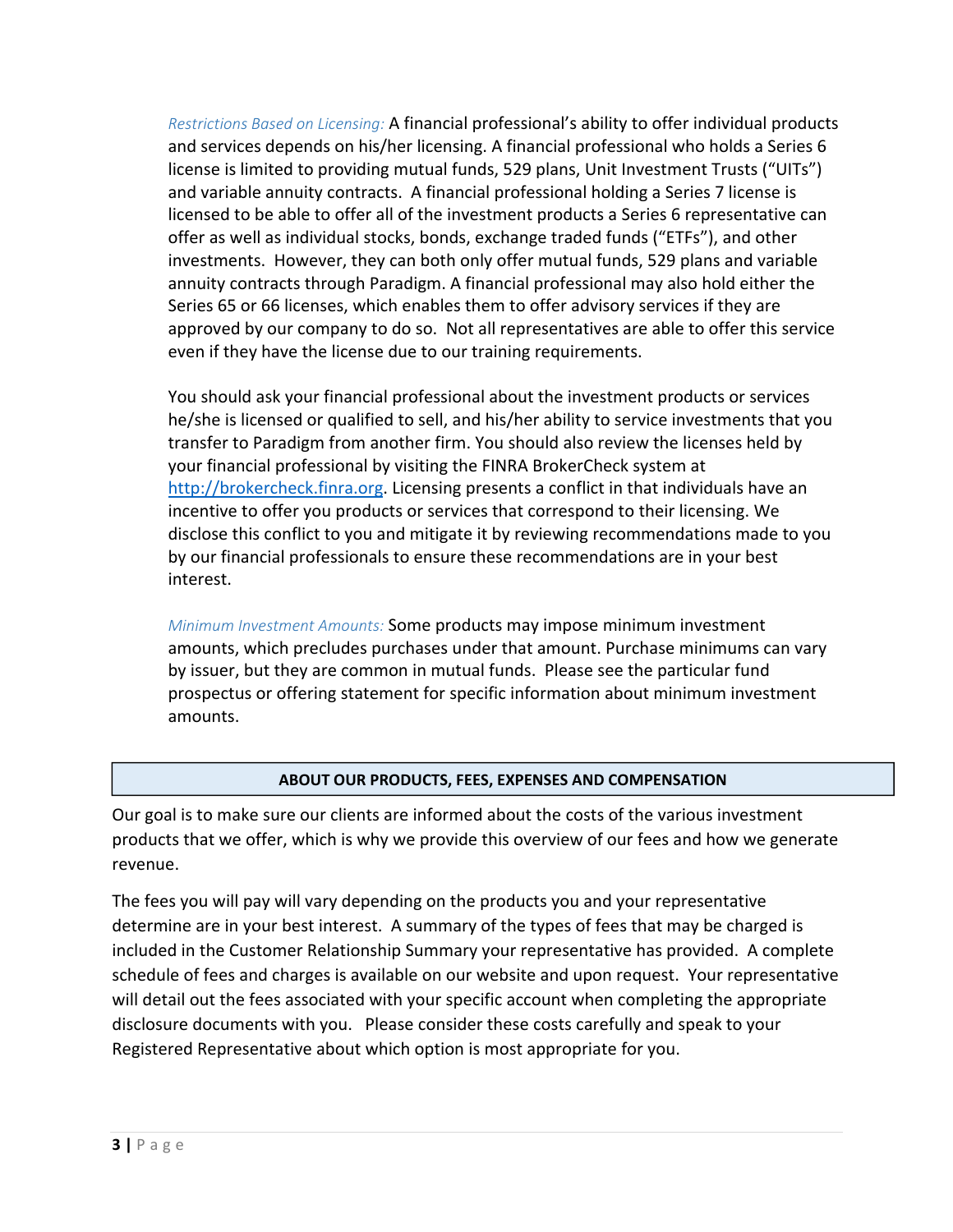## Our Products

#### Mutual Funds

Mutual funds are professionally managed portfolios of securities that pool the assets of individuals and organizations to invest toward a common objective, such as current income or long‐term growth. All mutual funds are offered for sale through a prospectus, which you should read prior to investing in a fund. The prospectus describes the sales charges and expenses applicable to the fund and it describes the fund's investment objective.

All mutual funds charge investment management fees and ongoing expenses for operating the fund and these expenses can vary by the share class purchased. The most common types of mutual funds are Class A and Class C shares. Paradigm offers these two types of share classes in addition to some load‐ waived share classes, for example special share classes for qualified retirement plans. The key distinctions between share classes relate to costs: the sales charge and operating expenses. Your registered representative's compensation is determined by the type of share class purchased.

*Class A Shares:* For class A share mutual funds, you typically pay a front‐end sales charge, called a sales load, which is deducted from the initial investment. Mutual funds with front-end loads generally reduce the sales charge as the amount of your investment increases above certain levels, according to a breakpoint schedule. Sales charges for mutual funds investing predominantly in equities generally are higher than those of mutual funds investing primarily in bonds. Your front-end charges may be reduced or eliminated as the amount of your investment with the mutual fund company increases above certain levels. Such reduced charges are known as breakpoint discounts. At a certain level, typically \$1 million, you may stop paying sales charges. Annual operating expenses for class A shares are generally lower than for class C shares. Please refer to the prospectus for the specific sales charges and expenses.

*Class C Shares:* For class C share mutual funds, generally you are not charged a front‐end sales charge or a contingent deferred sales charge (CDSC) unless you sell shares within a short period of time, usually one year. The operating expenses are usually higher than those of class A shares. Class C shares do not offer breakpoint discounts. Class C shares typically are more appropriate for investors with a shorter investment time frame.

*Money Market Mutual Funds:* A money market mutual fund contains short term debt and monetary investments and has an objective of maintaining a stable net asset value of \$1 per share. There are no sales charges when you buy a money market fund. There typically is no fee to redeem money fund shares unless the fund's board has determined to impose liquidity fees in certain circumstances. The fund's prospectus contains information regarding the fund's objectives, risks, investments, fees and expenses. Paradigm does not charge commissions or fees for the purchase or liquidation of money market funds. We do receive 12b‐1 fees for distribution services we provide and share these with your registered representative.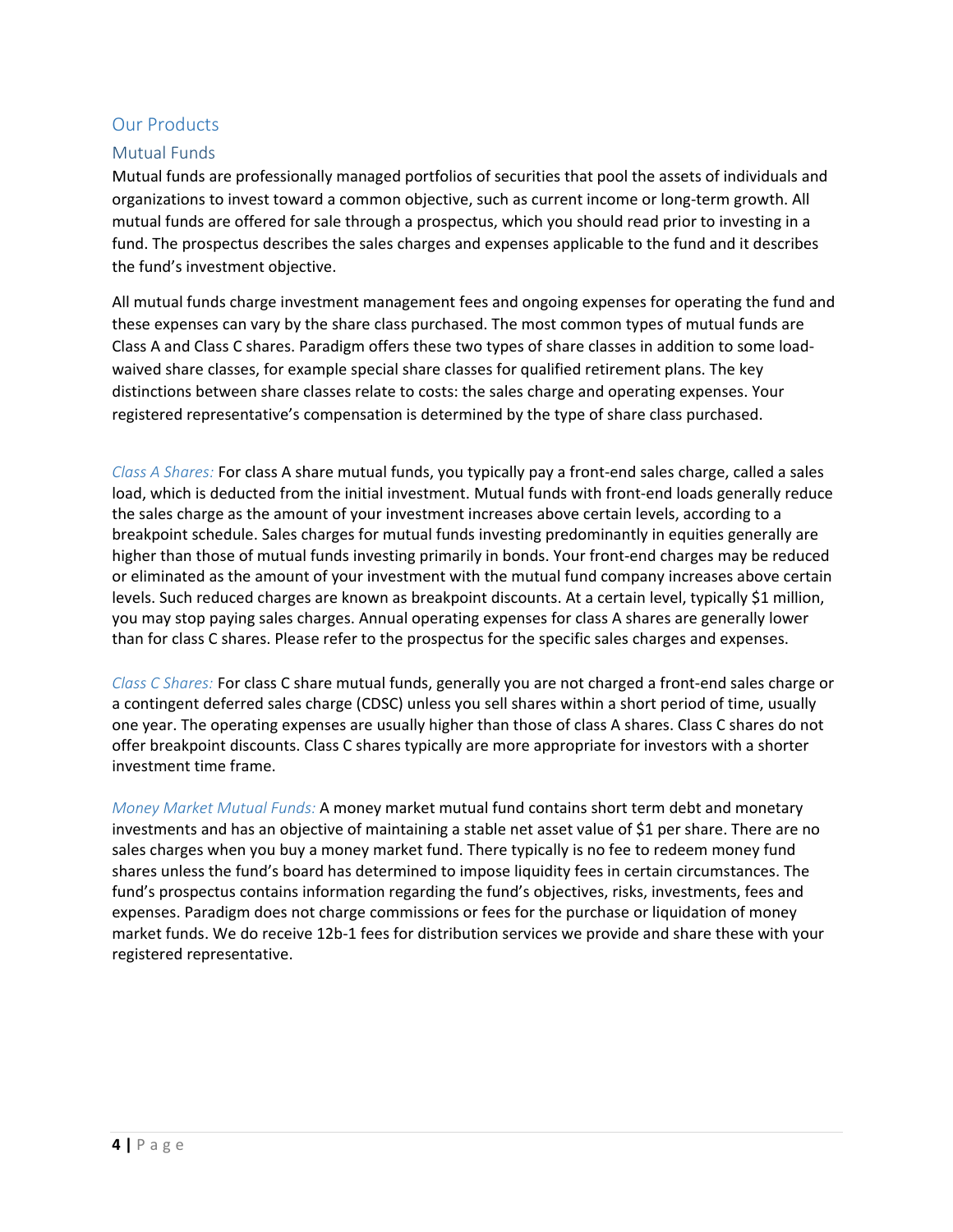Our Fees and Expenses for Mutual Funds and 529s (Fees are always subject to change, please visit our *web‐site for the most current fee schedule)*

| <b>Mutual Fund Accounts (non - 529)</b>     |                   |                   |                                                                          |  |  |  |  |
|---------------------------------------------|-------------------|-------------------|--------------------------------------------------------------------------|--|--|--|--|
| <b>Share Class</b>                          | A                 | C                 | <b>All other Share</b><br><b>Classes (No Load</b><br>and Load<br>Waived) |  |  |  |  |
| Maximum Sales Charge Range for Equity Funds | $4.25\% - 5.75\%$ | N/A               | N/A                                                                      |  |  |  |  |
| Maximum Sales Charge Range for Fixed Income |                   |                   |                                                                          |  |  |  |  |
| <b>Funds</b>                                | $2.50\% - 4.75\%$ | N/A               | N/A                                                                      |  |  |  |  |
| Maximum Sales Charge Range for Short Term   |                   |                   |                                                                          |  |  |  |  |
| <b>Fixed Income Funds</b>                   | $0.00 - 2.75%$    | N/A               | N/A                                                                      |  |  |  |  |
| Maximum Contingent Deferred Sales Charge    | N/A               | 1.00%             | N/A                                                                      |  |  |  |  |
| Annual 12 - b1 Fees                         | 0.25%             | 1.00%             | N/A                                                                      |  |  |  |  |
| <b>Total Annual Operating Expense Range</b> | $0.20\% - 3.08\%$ | $0.38\% - 3.72\%$ | $0.25\% - 1.83\%$                                                        |  |  |  |  |

| <b>Mutual Fund 529 Accounts Fees and Expenses</b> |                   |                   |  |  |  |  |
|---------------------------------------------------|-------------------|-------------------|--|--|--|--|
| <b>Share Class</b>                                | А                 |                   |  |  |  |  |
| Maximum Sales Charge Range for Individual Fund    |                   |                   |  |  |  |  |
| Investments                                       | $2.50\% - 3.50\%$ | N/A               |  |  |  |  |
| Maximum Sales Charge Range for Target College     |                   |                   |  |  |  |  |
| Year Funds                                        | 4.25%             | N/A               |  |  |  |  |
| Maximum Sales Charge Range for Short Term         |                   |                   |  |  |  |  |
| <b>Fixed Income Funds</b>                         | $0.00\% - 2.50\%$ | N/A               |  |  |  |  |
| Maximum Contingent Deferred Sales Charge          | N/A               | 1.00%             |  |  |  |  |
| Annual 12 - b1 Fees                               | 0.25%             | 1.00%             |  |  |  |  |
| <b>Total Annual Operating Expense Range</b>       | $0.44\% - 1.29\%$ | $0.44\% - 2.07\%$ |  |  |  |  |

# Variable Annuities

Variable annuities are contracts issued by insurance companies into which the buyer makes a lump‐sum payment or series of payments. In return, the insurer agrees to provide either a regular stream of payments beginning immediately (or at some future date) or a lump sum payout at a future time. The client pays premiums to the issuing insurance company. At the client's direction, the insurer allocates the client's 12 premium payments to investment options, or sub‐accounts (which are similar to mutual funds) comprised of stocks, bonds, or other investments. When you invest in a variable annuity, any growth credited to your account is credited to your account but is not taxed until you take distributions, at which point you pay taxes on any gains. Withdrawals before the age of 59 ½ may also incur a federal tax penalty. Please refer to the prospectus for information specific to the variable annuity you purchase.

*Fees and charges:* Because variable annuities possess insurance features, they have fees and/or expenses that are not found in other investment products. The fees or expenses that you pay vary depending on the terms and share class of the annuity purchased. The most common fees are as follows: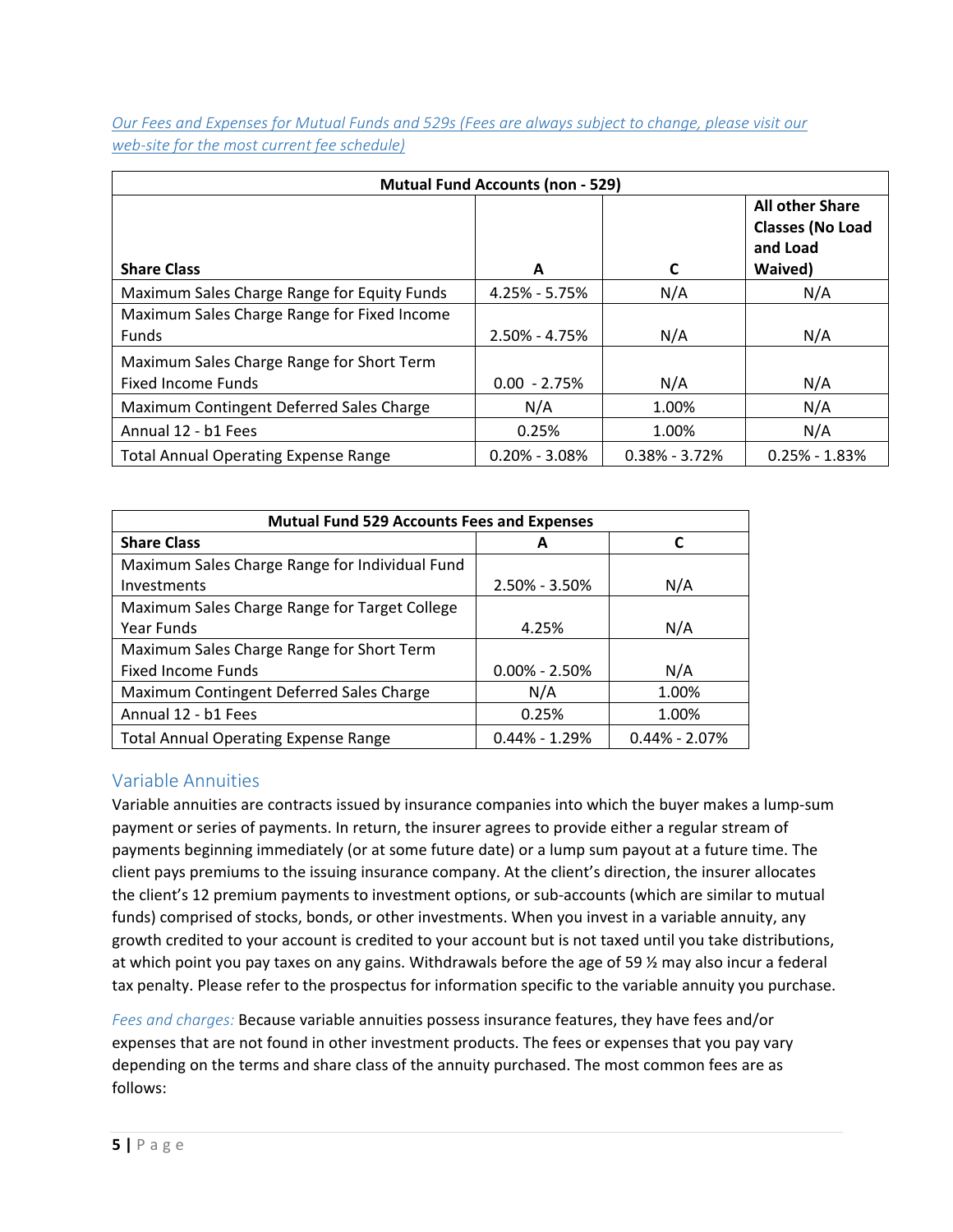- Surrender charge. Most variable annuities do not have an initial sales charge. However, insurance companies usually assess a surrender charge — often called a contingent deferred sales charge (CDSC) — to an annuity owner who liquidates a contract or makes a withdrawal in excess of the free withdrawal provision (typically 10%) during the surrender charge period specified in the prospectus. The CDSC typically decreases over several years. Please read the prospectus carefully with regard to the applicable surrender charges.
- **Mortality & Expense Risk charge (M&E). The insurance company charges you this fee for the** insurance risks it assumes by providing you guaranteed1 future payments and basic death benefits. In addition, this fee helps offset the cost of commissions paid.
- Administrative fees. These fees cover administrative costs associated with servicing the annuity, including the cost of transferring funds, tracking purchase payments, issuing confirmations and statements, recordkeeping, and customer service.
- Contract maintenance fee. This is an annual flat fee  $-$  approximately \$25 or \$35 a year  $-$  to keep the contract active. This fee may be waived on variable annuity contracts with account values over a certain dollar amount (for example, \$50,000). See the prospectus for details.
- Underlying fund expenses on subaccounts. These fees cover the cost of managing the investments within the subaccounts.
- Optional Rider costs. Additional riders that provide protection for death and/or provide income may cost extra.

| <b>Variable Annuity Fees and Expenses</b> |               |                  |                   |                 |               |                |                 |  |  |
|-------------------------------------------|---------------|------------------|-------------------|-----------------|---------------|----------------|-----------------|--|--|
|                                           |               |                  |                   |                 |               | Optional       | Investment      |  |  |
|                                           |               |                  |                   |                 | Optional      | <b>Riders</b>  | <b>Costs of</b> |  |  |
|                                           |               |                  | Mortality,        |                 | <b>Riders</b> | <b>Maximum</b> | underlying      |  |  |
|                                           |               |                  | Expense, and      | <b>Contract</b> | Current       | Cost           | sub             |  |  |
| Product                                   | Surrender     | <b>Surrender</b> | administrative    | Administrative  | Cost          | Range          | accounts        |  |  |
| <b>Type</b>                               | Charge        | <b>Period</b>    | fees              | <b>Charges</b>  | Range         |                | (net)           |  |  |
| Variable                                  |               |                  |                   |                 | $0.30% -$     | $1.20% -$      | $0.00\%$ -      |  |  |
| Annuity                                   | $0\% - 8.5\%$ | 3-7 Years        | $0.00\% - 1.30\%$ | $$0 - $35$      | 2.10%         | 4.30%          | 2.41%           |  |  |

## Our Fees and Expenses for Variable Annuities (Fees are always subject to change, please visit our web-site *for the most current fee schedule)*

# Firm Sources of Revenue

Our firm earns revenue from the product sponsors we do business with. Each company provides us with either a commission or a percentage of the assets our clients hold with them.

# Revenue from Clients

Our brokerage revenue from clients includes:

1. *Commissions:* We receive commissions you pay when you buy or sell equities and fixed‐ income investments. We share this revenue with your representative.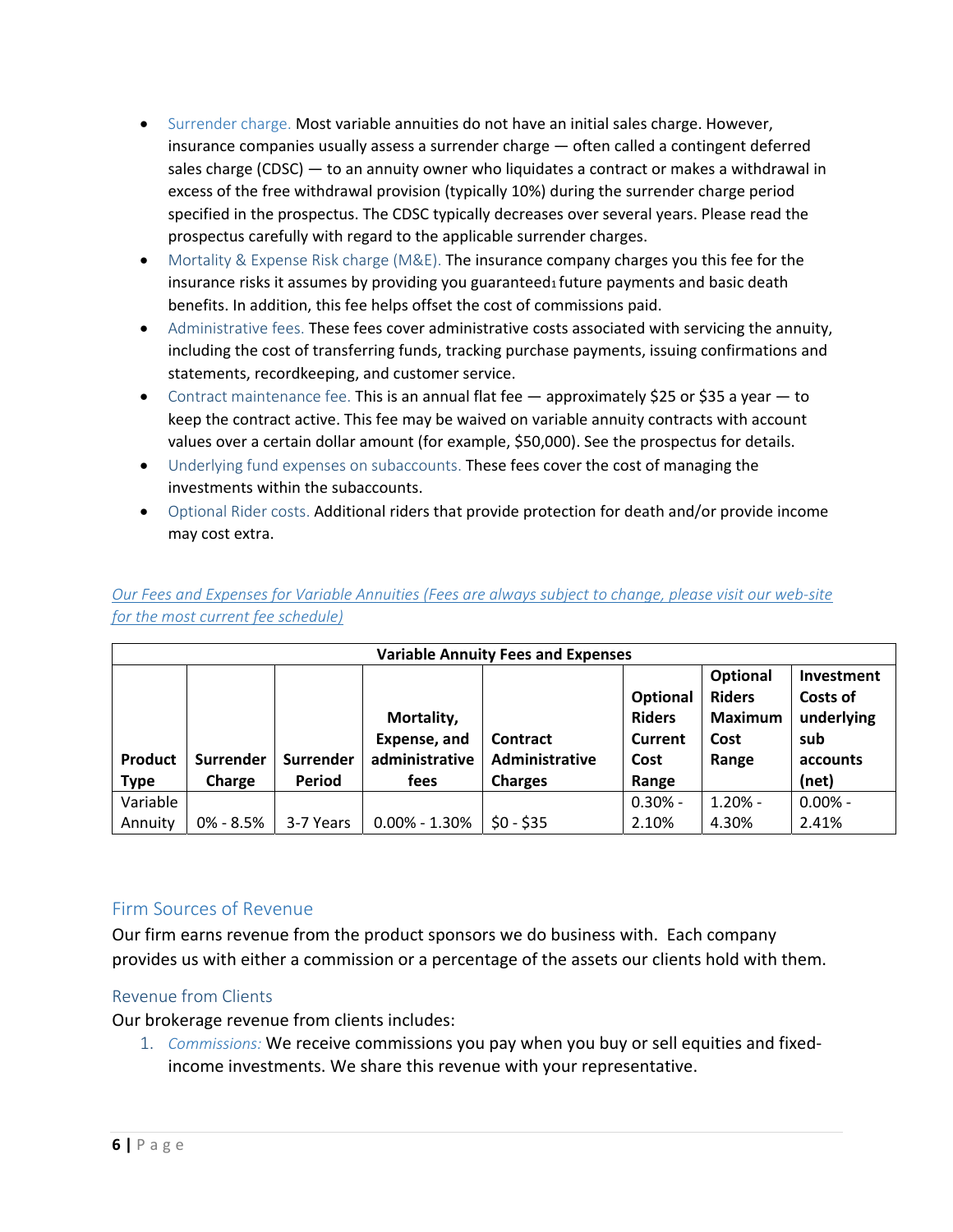2. *Sales loads:* We receive sales loads (sales charges), commissions or concessions derived from the offering and sale of various managed investments such as mutual funds, insurance programs and annuities. If applicable, a commission, or sales load for mutual funds, is typically paid at the time of the sale and can reduce the amount available to invest. For more information about other commissions that apply to a particular transaction, please refer to the applicable product disclosure form, investment prospectus, or offering document. We share this revenue with your financial professional. Sales charges range from 0 ‐ 5.75% of the sale and depending on the amount you invest you may be eligible for reductions in sales charges. These are called breakpoints and are established by each investment company.

# Revenue from Third Parties

Our revenue from third parties includes:

- 1. *Trail Compensation and/or 12b‐1 Fees:* Payments from mutual fund and insurance companies in the form of distribution and/or service fees (12b-1 fees), trail commissions or renewal commissions, which are fully described in the applicable prospectus or offering document. Trails are typically paid from the assets of the investment product and the amount is calculated as an annual percentage of assets invested by Paradigm customers. The more assets you invest in the product, the more trails we earn. Therefore, we have an incentive to encourage you to increase the size of your investment. The percentage of assets received varies by product, which creates an incentive to recommend products paying higher trails. We share this revenue with your financial professional. This creates a conflict for your financial professional to recommend funds paying higher trail compensation. We manage this conflict by disclosing it to you.
	- a. *Mutual Funds and 529s:* The ongoing 12b‐1 trail payment depends on the class of shares but is typically between 0.25% and 1% of assets annually.
	- b. *Annuities:* The amount and timing of trail payments varies depending on the issuer and type of policy purchased. The maximum trail payment for annuities is typically 1.5%.
- 2. *Prudential Asset Based Products:* We receive a percentage of the total Assets under Management held by Paradigm with Prudential. We share a percentage of this revenue with your representative.

# Registered Representative Compensation

Our Registered Representatives that are not Supervisory Principals are compensated according to a Collective Bargaining Agreement (CBA). Described below are the compensation and other benefits that Registered Representatives receive from Paradigm.

## Compensation from the Firm

1. *Benefits:* Depending on their CBA status or supervisor status, Registered Representatives may be eligible to receive other benefits such as but not limited to a resignation benefit, defined benefit plan, life insurance, healthcare and/or a 401(k). These benefits are not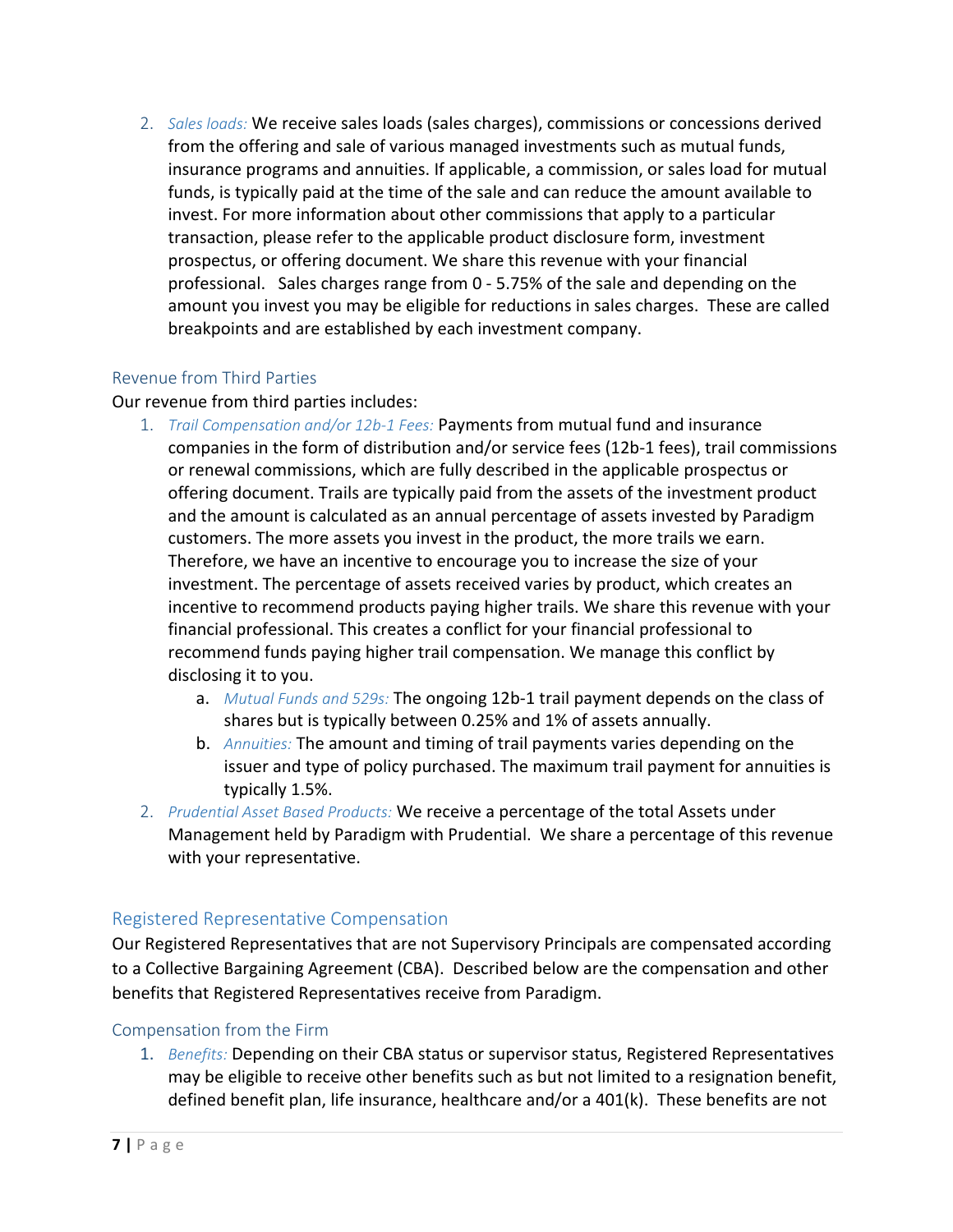based on the revenue he/she generates from sales of products and services. These benefits present a conflict of interest because the financial professional has an incentive to remain a Registered Representative of Paradigm in order to maintain these benefits. We manage this conflict by disclosing it and have supervision over representatives.

- 2. *Prudential Asset Based Compensation –* Representatives who sell Prudential products are compensated by evaluating the representatives total average assets under management paying them a fixed percentage of that amount. This creates a conflict because the compensation structure is different from other companies that we work with and a representative may make more or less money by selling you a product from another company that we work with. We manage this conflict by disclosing it to you and having a Principal of Paradigm review of each application to make sure it is in your best interest.
- 3. *Cash Compensation:* When you buy or sell certain non‐Prudential investments, you may pay to the Product Sponsor a commission or sales charge. Amounts differ depending on the investment and the amount of the transaction. Paradigm receives payment from the mutual fund or insurance company if you buy mutual funds, annuities or insurance policies. With the exception of home office and supervision staff, Paradigm pays your Registered Representative a portion of these charges and payments. Some investments provide more compensation to your financial professional than others, which creates a conflict in that it can influence the investment product recommendation. For information on the amount of the sales charge or commission applicable to your investment, please refer to either the product offering document (or prospectus) or statement, as applicable. We manage this conflict by reviewing each new application submitted to our office and by reviewing registered representative's compensation and product concentrations.
- 4. *Trail Compensation and/or 12b‐1 Fees:* As discussed above under the Firm Compensation section, the firm receives, and shares with financial professionals, payments from mutual fund and insurance companies in the form of distribution and/or service fees (12b‐1 fees), trail commissions or renewal commissions, which are fully described in the applicable prospectus or offering document. Trails are typically paid from the assets of the investment product and the amount is calculated as an annual percentage of assets invested by Paradigm customers. The more assets you invest in the product, the more trails your representative earns. Therefore, they have an incentive to encourage you to increase the size of your investment. The dollar amount of trails received varies by product, which creates an incentive to recommend products paying higher trails. This creates a conflict for your representative to recommend funds paying higher trail compensation. We manage this conflict by disclosing it to you and reviewing new applications for business.
- 5. *Finders Fee:* In many cases, Paradigm provides financial professionals financial incentives when they recommend an individual to join our firm and that person is hired, licensed and submits a compensable piece of business. This could incentivize a representative to recommend persons for hire that may not be appropriate in order to receive the finders fee. We manage this conflict by making sure that no representative is compensated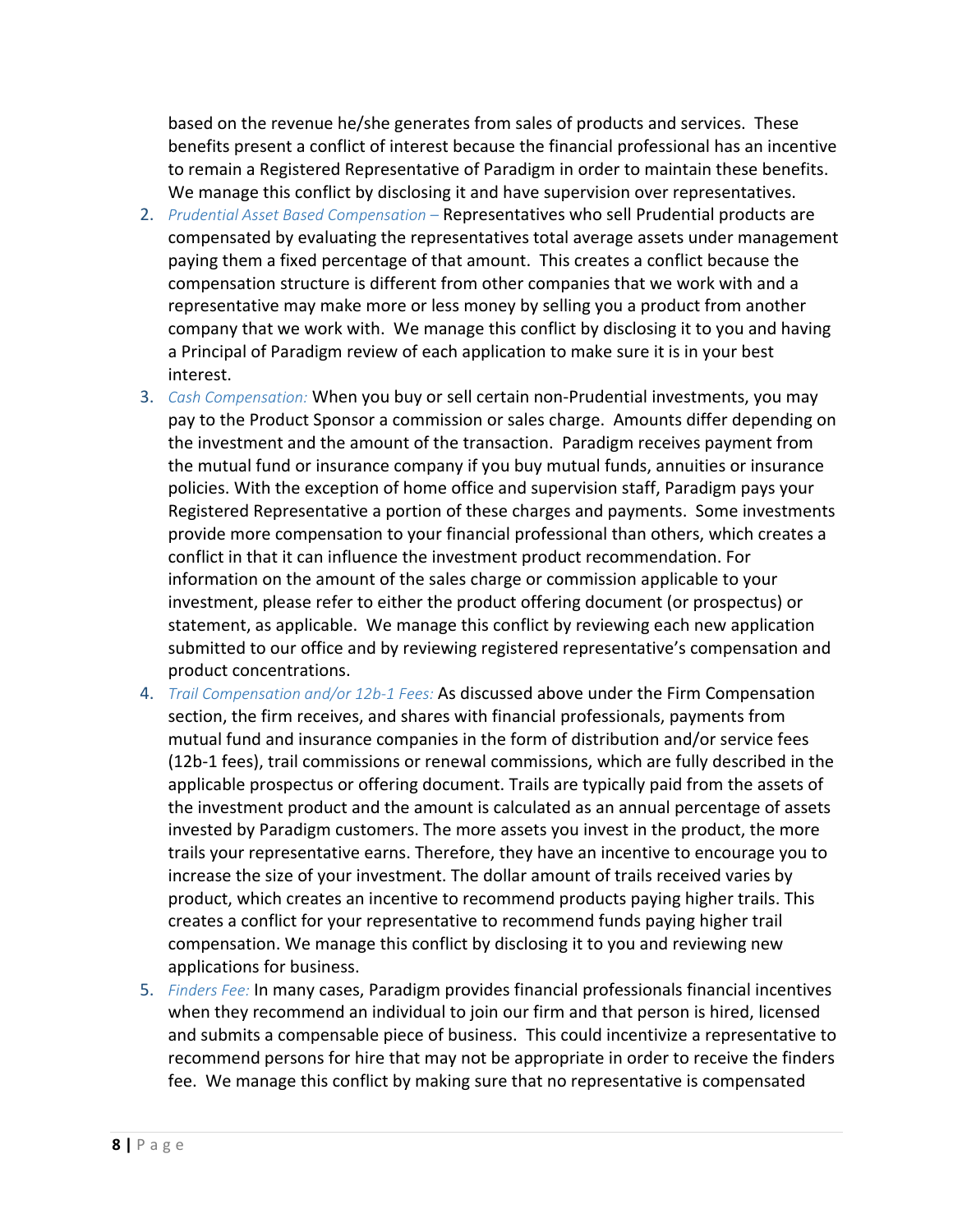unless they meet the requirements listed above and by having robust hiring, onboarding and training practices for new representatives.

- *6. Expense Accounts:* Paradigm Registered Representatives that work outside the home office are provided an expense account equal to a percentage of their total W‐2 income attributable to assets under management and sales‐related commissions, including sales and trails (representatives with larger territories may receive more). Supervision staff may be given a fixed expense as determined by the company budget. These expense accounts are to reimburse representatives for business expenses incurred. We want you to understand that the representatives that receive a percentage of their W‐2 income may have an incentive to sell more in order to receive a larger expense account. We manage this conflict by disclosing this conflict to you and capping the total amount they are eligible to receive per year.
- 7. *Noncash Compensation:* As part of our process to keep our representatives in compliance with training requirements as well as to continue their education, we provide reimbursement to representatives for training and expenses related to training. We do conduct events to provide necessary training to our representatives.
- 8. *Recognition and Awards:* We strive to recognize the success of our financial professionals with awards and recognition, which may be interpreted as a type of incentive. At our training events we recognize representative's achievements with small tokens of our appreciation, meals and entertainment. This may incentivize a representative to sell more for the recognition or an award. We manage this conflict by disclosing it to you as well as recognizing them for not just sales but for exceptional compliant behavior. In addition we have policies and procedures to supervise product sales.
- 9. *Mentoring Program:* Our outside sales representatives may be compensated for being a mentor to a new representative but only receive this compensation if their mentee is employed for a 12 month period. This creates a conflict because the representative serving in the role of mentor may be incentivized to try to keep a representative who may not being doing their job well in order to receive the payment. We address this conflict by disclosing this and having supervision over both the mentee and the mentor by registered principals.
- 10. *Compensation to Supervisory Principals and Home office staff:* Compensation to Supervisory Principals and Home Office Staff is based on a salary schedule and is not based on sales performance of those they supervise or business they generate. Supervisory Principals and Home Office Staff do not receive commissions and are compensated only on their salary schedule.

## Compensation from others

1. *Revenue from a Financial Professional's Outside Business Activities (OBAs):* Registered Representatives are permitted to engage in certain Paradigm‐approved business activities other than the provision of brokerage services through Paradigm. Registered Representatives may receive compensation and benefits from these activities and in certain cases they may earn more compensation from their OBAs than they earn through Paradigm. Examples of common OBAs in which our financial professionals participate include: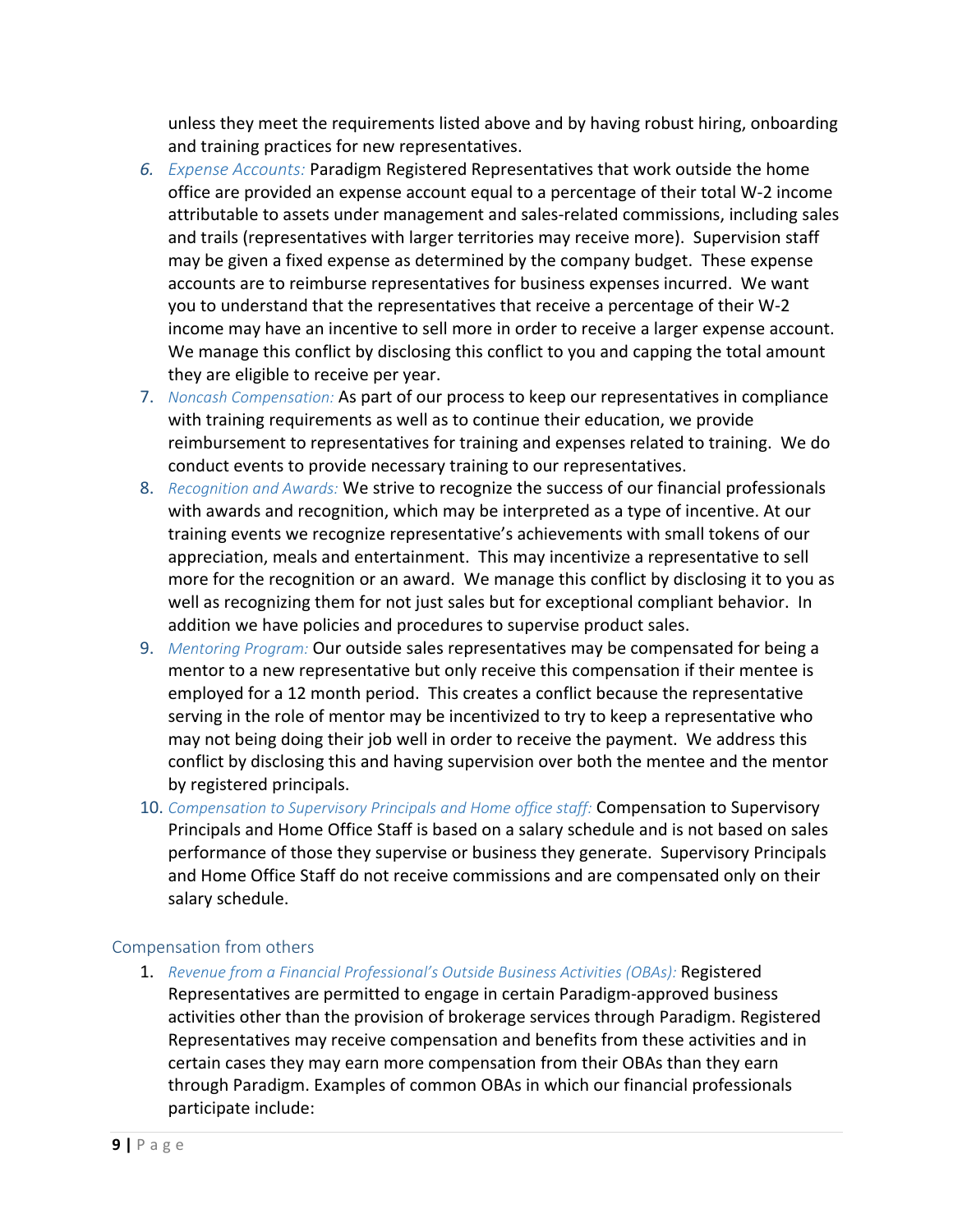- a. Insurance product sales (e.g., fixed life insurance, property & casualty) for MEA Financial Services
- b. Advisory Services for Fairway Investment Group, LLC. (this activity is supervised as a private securities transaction)
- c. Union Representatives for their Financial Services Representative Union
- d. Public School District Employee
- e. Landlord for Rental Properties

A Registered Representative's OBAs are separate and distinct from their Paradigm activities. Your Registered Representative may work for another company or own the company through which the OBA is conducted. By engaging in OBAs, your Registered Representative may have an incentive to recommend you purchase products or services through the OBA and away from Paradigm, for example advisory business through Fairway Investment Group, LLC. If you engage with a Registered Representative for services separate from Paradigm, you may wish to discuss with him/her any questions you have about the compensation he/she receives from the engagement. Additional information about your Registered Representative's outside business activities is available on FINRA's website at http://brokercheck.finra.org. We manage this conflict of interest by disclosing it to you as well as having policies and procedures that require representatives to receive prior approval from our compliance department before engaging in a new OBA. Activities may have limitations put on them or may be denied based upon the conflicts of interest that the activity may pose. Investment business through Fairway Investment Group, LLC. is treated as a private securities transaction and is supervised as such. All of these activities are reviewed annually by both the representative and a registered principal of the firm.

2. *Noncash compensation from third parties:* Third‐party providers may also give financial professionals gifts up to a total value of \$100 per provider per year, consistent with industry regulations. Third parties may occasionally provide financial professionals with meals and entertainment of reasonable value or help to sponsor trainings that we provide. We want you to understand that this creates a potential conflict of interest to the extent that this may cause financial professionals to prefer those Product Partners that provide these noncash incentives. Registered Representatives' receipt of non‐cash compensation such as occasional gifts, meals or entertainment and/or their attendance and participation in educational or training forums, and the increased exposure to vendors who sponsor these events. We address these conflicts of interest by and by disclosing our practices to ensure you make a fully informed decision, maintaining policies and procedures regarding the sale and supervision of the products and services we offer to you, as well as procedures regarding acceptance of non‐cash compensation.

#### **ABOUT OUR CONFLICT POLICY**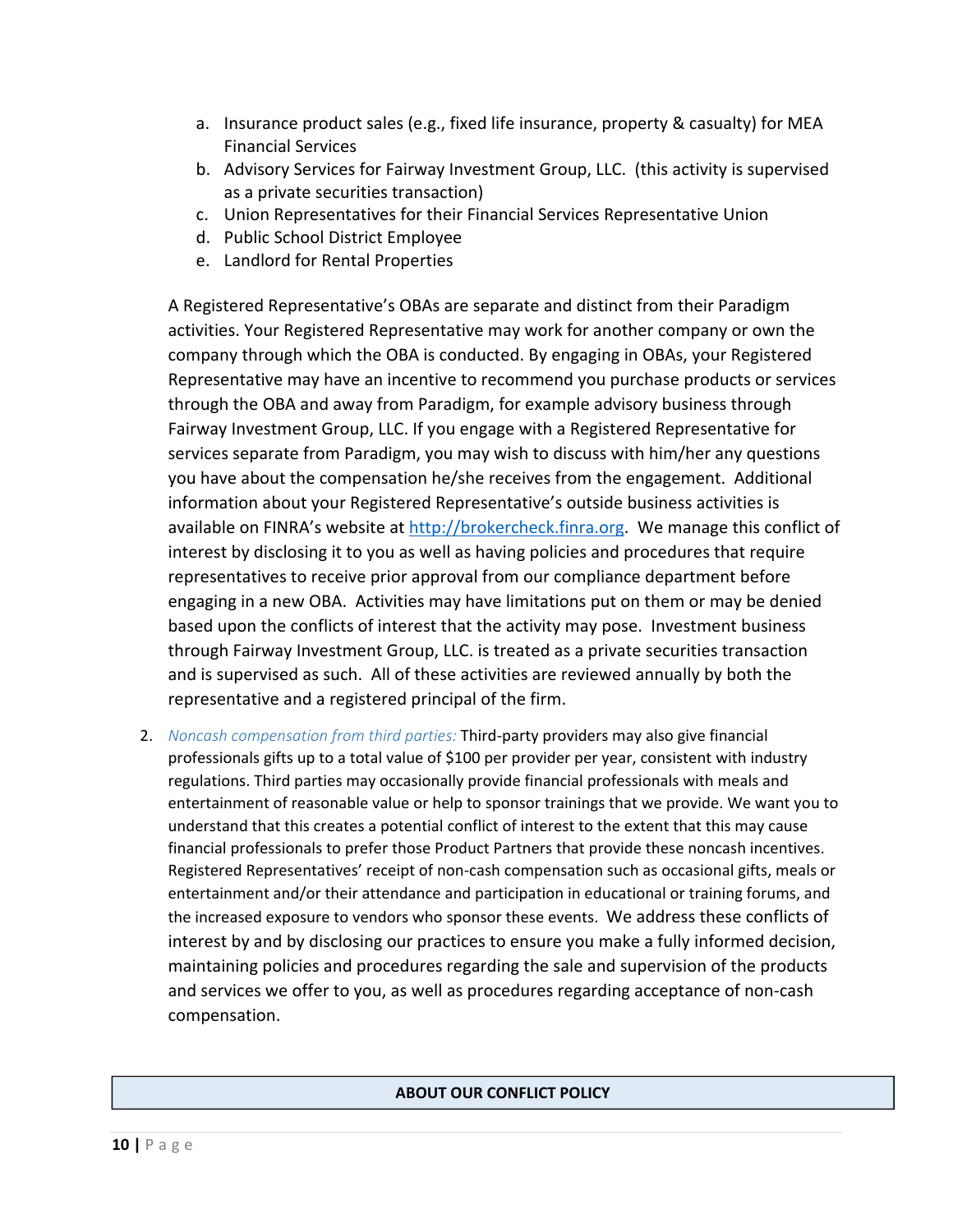A Conflict of Interest as defined by Regulation Best Interest means an interest that might incline a broker, dealer or a natural person who is an associated person of a broker or dealer – either consciously or unconsciously – to make a recommendation that is not in your interest. Paradigm Equities, Inc. is committed to identifying and managing or avoiding potential conflicts of interest in its business. In dealing with these potential conflicts, we require integrity and the use of good judgment and discretion exercised in a manner expected by our policies, and our values. The Firm values ethical treatment of customers, fair handling of conflicts and making recommendations consistent with the best interest of the customer. In selecting employees for hire, ethical, financial and regulatory history is reviewed. In training employees, ethical treatment of customers is emphasized.

# Conflicts Review

In order to manage conflicts, the Firm will take inventory of its conflicts on an on‐going basis reviewing them in light of changes to the business. In addition, the firm maintains a Conflict Matrix which contains a list of all conflicts of interest that will be reviewed as part of the CCOs internal audit of the firm to assess if changes are necessary. Conflicts are considered as part of the new product review process, the review/approval of outside business activities and review/approval of gifts and entertainment. The COO/POO is responsible for maintaining the list of firm approved products. The firm will mitigate conflicts where possible and in cases where the Firm decides that a conflict cannot be successfully mitigated, efforts will be made to eliminate the conflict.

# Conflict Escalation Procedure

Should a registered person identify a conflict that may be important, it should be reported to the CCO or President immediately. Upon reporting of a conflict of interest, the CCO and/or President will review the conflict, determine the severity of the conflict, decide whether to mitigate or eliminate the conflict and add the conflict to the Conflict Matrix if necessary. It is the responsibility of all employees to identify and report conflicts and it is the responsibility of all principals of the firm to manage and identify conflicts. The CCO will be responsible for maintaining the Conflict Matrix.

# Mitigation of Conflicts

In order to mitigate conflicts the firm will use the following methods: design of policies and procedures, implementation of monitoring of conflicts, training of employees, disclosure of conflicts and risks to clients and attestations of understanding from clients.

# **Training**

The Firm will provide training on Ethics as part of continuing education at a minimum of every two years. This training may be offered in a group setting or on an individual basis. In addition, training to recognize conflicts of interest and the expectations of the Firm relative to the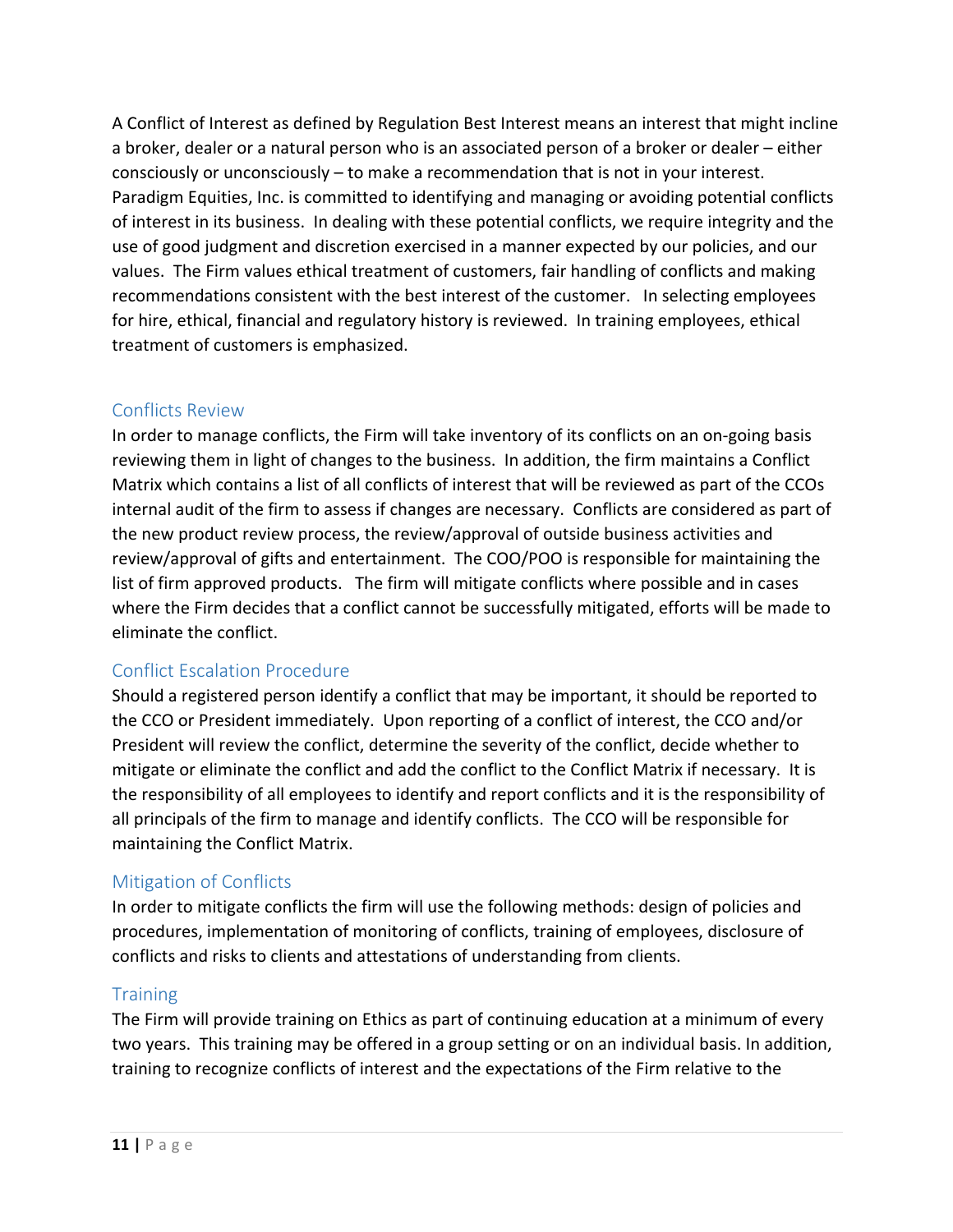treatment of customers is done at the onset of employment as well as each year at the annual compliance meeting.

## **ABOUT OUR CONFLICTS**

As with all financial services companies, conflicts exist in our firm. Paradigm Equities, Inc. takes great care to utilize the policies explained in the section above to manage, mitigate and where necessary eliminate the conflicts that exist but it is necessary for you to know and understand the conflicts we have that could influence the recommendations made to you. Therefore we will acknowledge the conflicts we are aware exist and explain how we handle those conflicts.

# Conflicts Related to Compensation

.

As disclosed in the Firm Sources of Revenue and the Registered Representative Compensation sections, the way the firm and our representatives are compensated creates conflicts of interest. Since some of these conflicts such as finders fees, expense accounts, recognition and awards, mentoring program, benefits, non‐cash compensation, non‐cash compensation from third‐parties, and revenue from outside business activities were addressed in the referenced sections we will begin to address only our other conflicts relative to compensation here.

# Rollovers from an employer‐sponsored retirement plan into a Paradigm Equities, Inc. IRA

When, based on the recommendation of a Paradigm Equities, Inc. Registered Representative, you roll over assets of an employer‐sponsored retirement plan (such as a 401(k), 403(b), 457(b), profit sharing or defined benefit pension plan) to a Paradigm Equities, Inc. IRA, a conflict of interest exists for the representative to recommend transferring the plan assets to a Paradigm IRA. There may be some instances when this is suitable and in your best interest. However, you should know that the firm and your representative has an incentive to make a recommendation like this to you. Since most firms in many cases may not be able to offer you the same plan that is available at your employer's workplace, the only way for our firm to service your assets is to roll these over to an IRA. We address this conflict by having disclosures on our forms about the other options that may be available to you when performing a rollover such as the following: leave it in the plan/current account, take a cash distribution, rollover to your new employers plan or rollover to an IRA. We also disclose in our forms that if you are choosing to complete a rollover you could lose benefits such as: the ability to take early withdrawals without penalty from your account, the ability to delay distributions past age 70  $\frac{1}{2}$ , appreciated employers stock, and creditor and legal judgment protection. We are required and committed to analyzing your situation and based on this information make decisions in your best interest. However, you should carefully consider your options and the potential lost benefits.

## Commission Based Business vs. Fee Based Business

As disclosed previously, we have some representatives who are able to offer both advisory and brokerage accounts. The compensation structure for these two different account types are different and a representative may be incentivized to offer one over the other because they may make more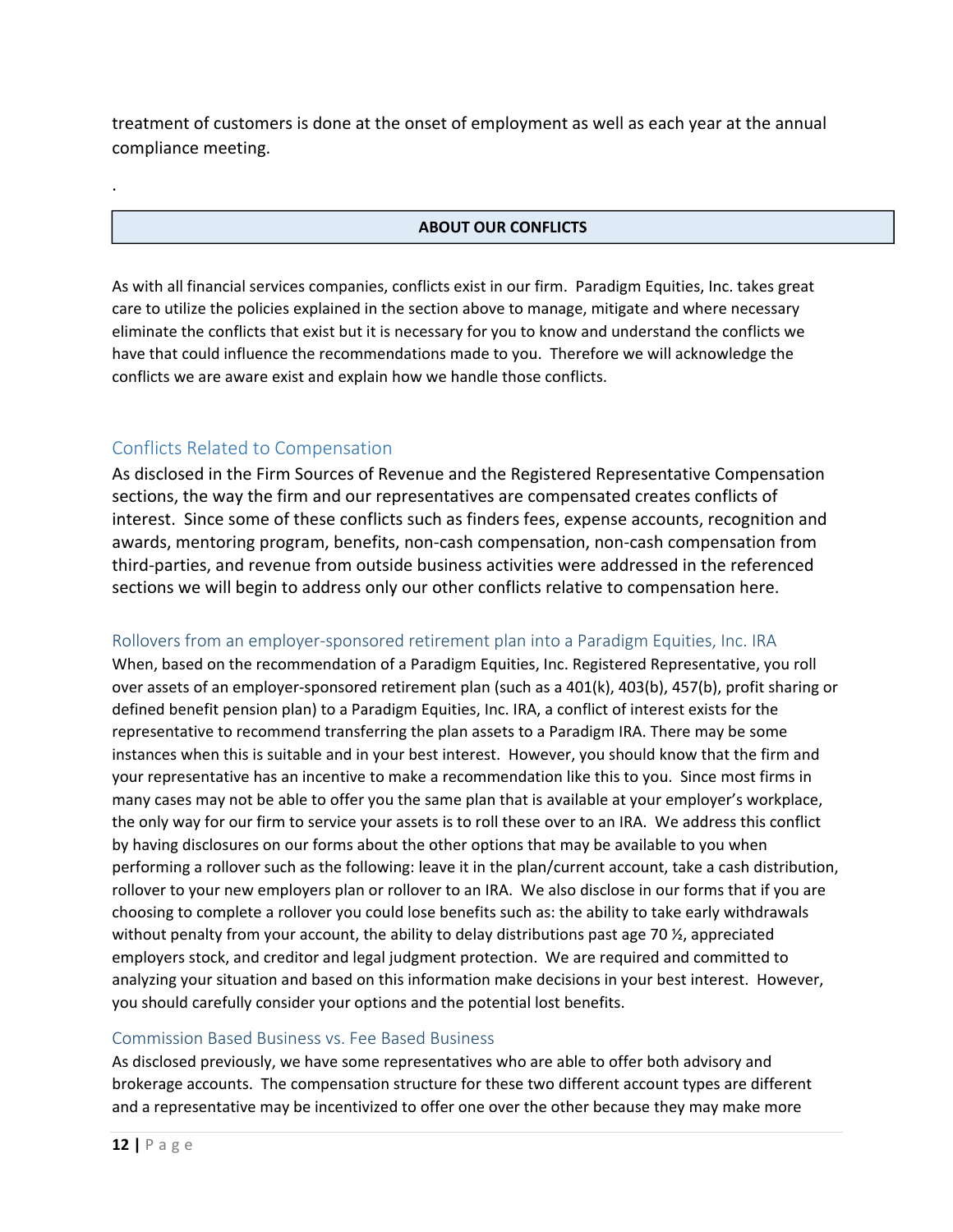money by doing so. We address this conflict by requiring a disclosure form each time a recommendation is made by one of our representatives to help us determine whether or not the recommendation is in your best interest. A licensed, registered principal reviews every application that is submitted for suitability and to determine if it is in your best interest.

## Conflicts related to Licensing

#### Reverse Churning

Representatives who are licensed to offer both brokerage and advisory accounts may have an incentive to open one type of account and then move it to the other type in order to earn another fee. This is called reverse churning. We address this conflict by disclosing this to you and requiring a form anytime an account is being switched from one type of account to another. We also have a licensed, registered principal review every application that is submitted for suitability and to determine if it is in your best interest.

#### Limited Licenses

Representatives who are licensed to offer brokerage accounts only may be incented to sell a brokerage product even though an advisory account may be more appropriate for you because that is what they are able to sell. Regulations require that a representative may only offer a brokerage account to you if it is in your best interest. We address this conflict by disclosing it to you, by having the representative consider reasonably available alternatives and by having the representative attest in writing that they are making the recommendation without placing the financial interests of themselves or the firm or other interests ahead of your interests. We also have a licensed, registered principal review every application that is submitted for suitability and to determine if it is in your best interest.

# Conflicts Related to Limited Product Shelf

Please note that your Registered Representative may only recommend or refer you to investments and products that are offered for sale by Paradigm. Please review the copy you receive of paperwork you complete with us and your account statements promptly to ensure they are accurate and consistent with your instructions and investment objectives. If you do not receive a copy of your paperwork or have any questions or concerns about whether a recommended product or service is offered by Paradigm, please contact a member of your Registered Representative's management team by calling 800-292-1950 and pressing 1 for the investment division. As disclosed previously, as an introducing broker‐dealer, the scope of products and services we offer may be limited relative to what is available through other financial service firms. We and our Registered Representatives offer mutual funds, municipal fund securities and variable annuities and recommend investment products only from investment sponsors with whom we have entered into selling agreements. Other firms may offer products and services not available through Paradigm, which presents a conflict since you are not able to purchase those products or services through Paradigm. We disclose this conflict to you and mitigate it by maintaining a robust offering of products and services. We also reviewing our representative's written communications with you for any offerings outside of Paradigm Equities, Inc.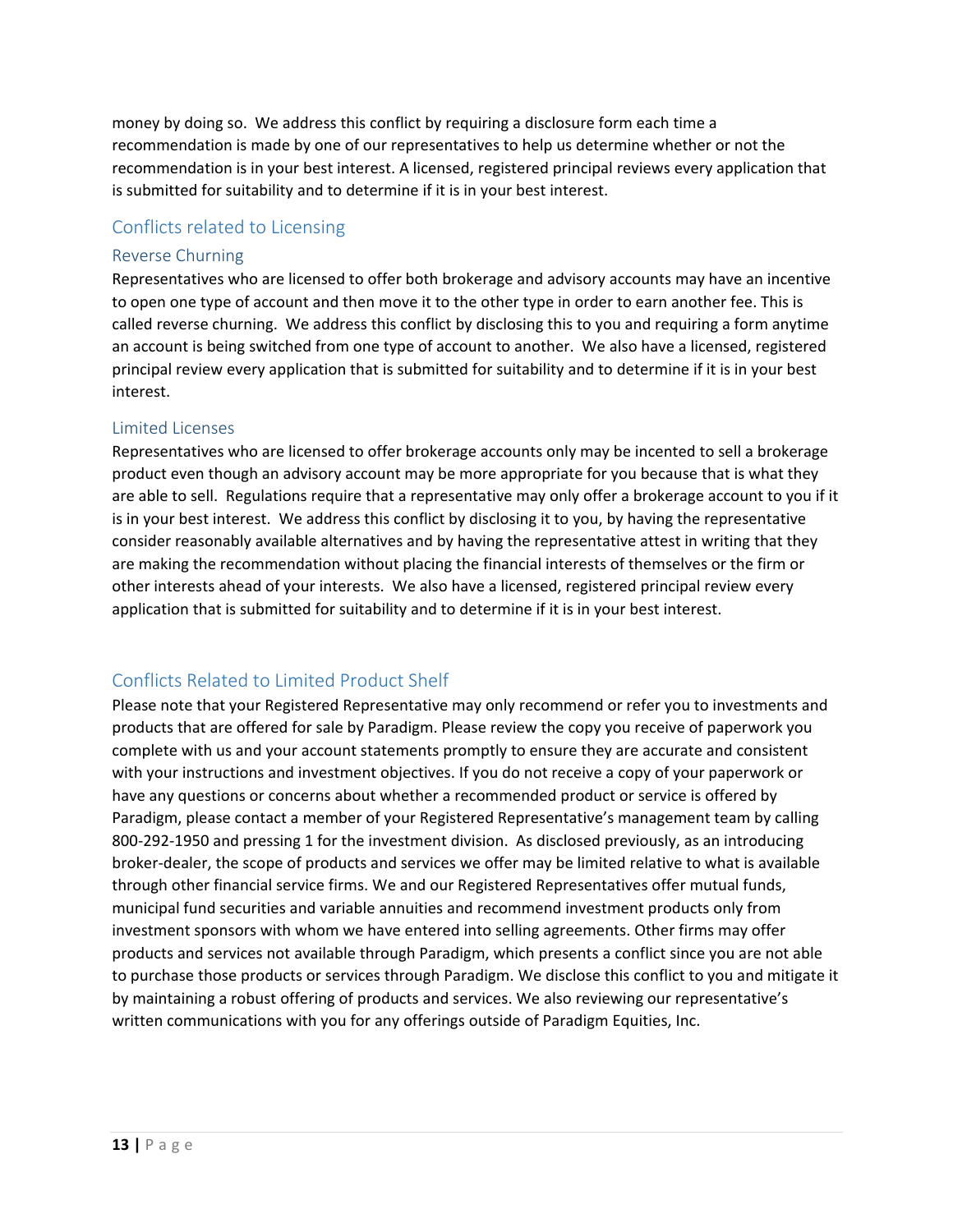# Conflicts Related to Minimum Production Requirements

Our representatives are subject to a minimum production requirement on an annual basis as outlined in their CBA. These requirements could cause a representative who is at risk of not meeting requirements to attempt to open accounts quickly in order to achieve the minimum standard. We address this conflict by disclosing it to you and by considering these requirements during the application approval process when the end of a qualification period is near. As stated previously, we have a licensed, registered principal review every application that is submitted for suitability and to determine if it is in your best interest.

# Conflicts Related to Products

## Product offerings through various vendors

Due to Paradigm being an introducing broker‐dealer we are compensated by the third‐party vendors we work with based on their compensation schedule, therefore the compensation the firm receives from each vendor is different. Some vendors provide higher compensation to the firm and therefore your representative as well. This difference in compensation, may incentivize the firm and/or your representative to recommend a vendor that provides a higher compensation level. We address this conflict by disclosing this to you, by monitoring product concentration and by having a licensed, registered principal review every application that is submitted for suitability and to determine if it is in your best interest.

## Similar Investment Options with Varied Cost

There are some options available at Paradigm that are similar but have a different cost structure. For example you may purchase a 403(b) A or C share direct as well as a 403(b) R Share which could be invested in in the same funds. The cost structure for these is different and whether or not you have access to both options depends on your school district's plan document. A 403(b) A or C share direct with the company in most cases will be more expensive and the firm and your representative will earn a higher commission, however if you are eligible for breakpoints there are some cases in which it could be the less expensive option. In order to address this conflict, we disclose it to you. In addition, the principals that review applications for suitability are aware of this conflict. An investment direct in a 403(b) A or C share is only allowed in those situations where the Principal of the firm determines it to be in your best interest. Our Representatives are also trained to be aware that a sale not in your best interest will not be approved.

There are products that are only available to school employees and therefore we offer similar products at other companies for those that are not school district employees. However, these products are more expensive and the firm and your representative may earn more by selling these options. In order to address this conflict, we disclose it to you. In addition, the principals that review applications for suitability are aware of this conflict. An investment in a product where there is a similar option exclusive to school employees would only be allowed in situations where you are not eligible for the less expensive option and it is in your best interest.